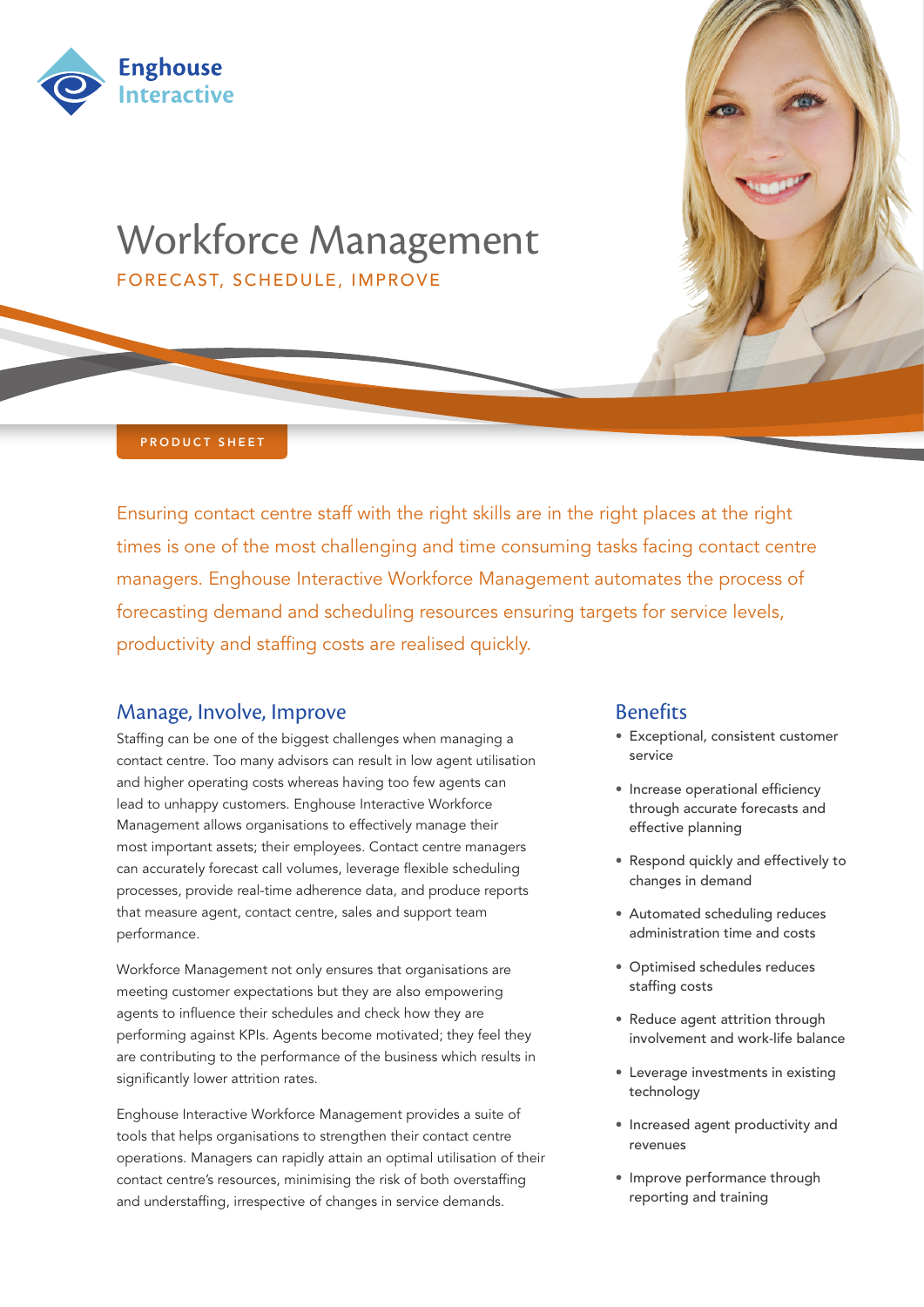# Proactive Planning And Forecasting

A prerequisite for ensuring the right number of agents are available to match demand, is an accurate forecast that can be made for any interval of time; hours ahead or far into the future.

Enghouse Interactive Workforce Management uses historical data and takes parameters such as customer behaviour patterns, response targets, skills, opening hours and contact channels to build profiles of typical days and predict future call traffic. Seasonal variations, market trends, campaign periods and other long range factors are all taken into consideration.

Forecasts are continuously updated and there is also flexibility to adjust forecasts on an intraday basis to take account of unforeseen circumstances. The result is an accurate calculation of the optimal number of agents required to meet customer demand.

# Effectively Manage Skilled Resources

Keeping track of agents skills in order to plan for training and recruitment is a challenging task. Enghouse Interactive Workforce Management tracks and manages agent's skill sets, levels, employment status and job criteria. Supervisors can quickly review future training and the skill development of each individual agent, as well as highlighting missing skill sets and guiding recruitment.

# Automated, Optimised Schedules

Enghouse Interactive Workforce Management facilitates optimal workforce scheduling on the basis of multi-skill and multichannel forecasting, the placement of agents in multiple locations, agent preferences, local work regulations and company policies. In addition, priorities can be given to the various skills, so that mission-critical capabilities are always available. The resulting schedules will consistently meet customer's demand.

If the unexpected does arise, like an agent suddenly can't work their scheduled hours, the system takes the new circumstances into consideration and automatically provides a new, optimised schedule.

Supervisors typically spend several days a week on scheduling of agents. Automating this process with Workforce Management significantly reduces the amount of scheduling time, freeing supervisors to spend time on more effective activities such as monitoring and coaching.

## Plan For The Future

Long-term planning includes understanding how call volumes, call duration or agent skill sets affect parameters such as service level. With Enghouse Interactive Workforce Management, contact centre planners can easily perform recruitment analysis and budget planning by scheduling for a series of different scenarios – a valuable tool in the evaluation phase of any workforce management process.



#### BEFORE WORKFORCE MANAGEMENT

- 81 agents
- 12 week rotations
- Fixed schedules
- Fluctuating service levels



#### AFTER WORKFORCE MANAGEMENT

- 62 agents to cover same need
- Flexible start times
- Fixed shift lengths
- Correct service level

# Example: Staff Cost Reduced By 25%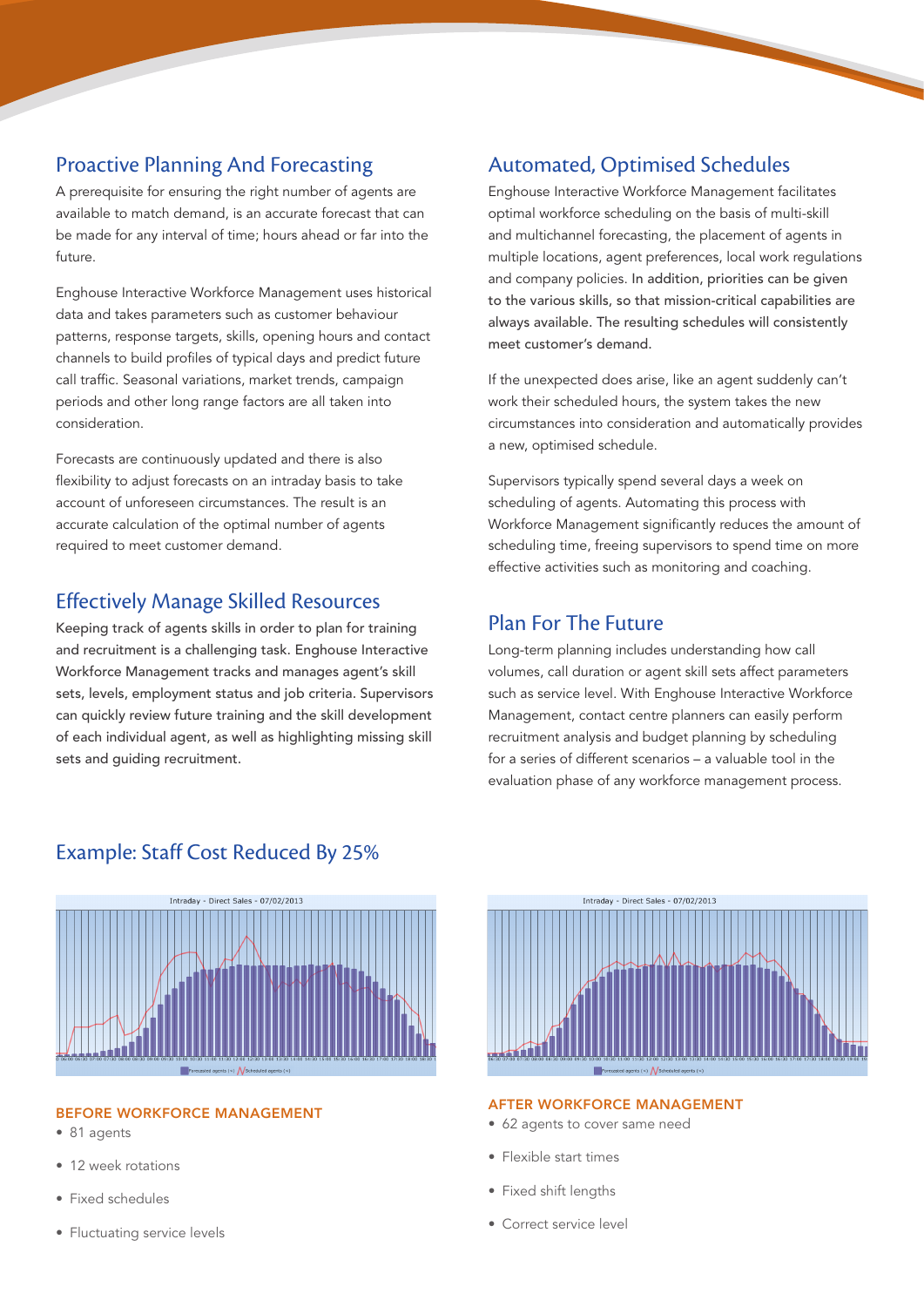# Agent Interaction Strengthens Motivation

Through a dedicated portal, agents can see and trade their shifts, request holidays and submit working hours preferences. Agents can also obtain their own performance reports which helps them monitor and improve their productivity, through reports and individual scorecards.

When creating a schedule, the system takes these preferences into consideration wherever possible within the framework of target service levels. This gives agents a sense of participating in the process leading to greater satisfaction, fewer sick days, and lower staff turnover.

"We have been able to remove manual processes, saving time, as well as also ensuring that regardless of how our customers choose to interact with us; phone, email, chat, we will be able to provide a consistently high level of service to them by having the right people, with the right skills, in the right place, at the right time!"

> Mark Hollingdale, Contact Centre Manager P&O FERRIES

## Evaluate For Improved Profitability

Enghouse Interactive Workforce Management includes a large number of analysis tools that enable managers to conduct a detailed evaluation of contact centre performance in order to plan future initiatives for enhancing customer service effort and/or reducing personnel costs.

All levels of the organisation can access the reports and other information they need through a web portal, ensuring targets are easier to follow-up and areas for improvement are identified faster.

Meeting service goals becomes easy, which leads to satisfied customers and increased sales. Managers can also analyse which service targets are best suited to different customer segments. Costs will also be controlled by not overstaffing. And finally, staff turnover will go down and productivity increase due to higher job satisfaction among the agents.

## Scalable And Modular

Whether you have a small, single-site call centre or a large multi-site multi-channel contact centre, Enghouse Interactive Workforce Management provides significant cost savings and improved operational efficiencies across the business.

The system's scalability and modular construction enables it to easily adapt as changes occur in the organisation or the market, whilst ensuring that agent resources match customer demands.

Optimising a contact centre that is divided into different units or operates across multiple sites is easy. Integrating an outsourced contact centre can also be done seamlessly. Regardless of the structure, Enghouse Interactive Workforce Management combines all the parameters such as skills, opening hours, customer demand, business rules and contact channels together to deliver a single, powerful plan and view of the organisation.